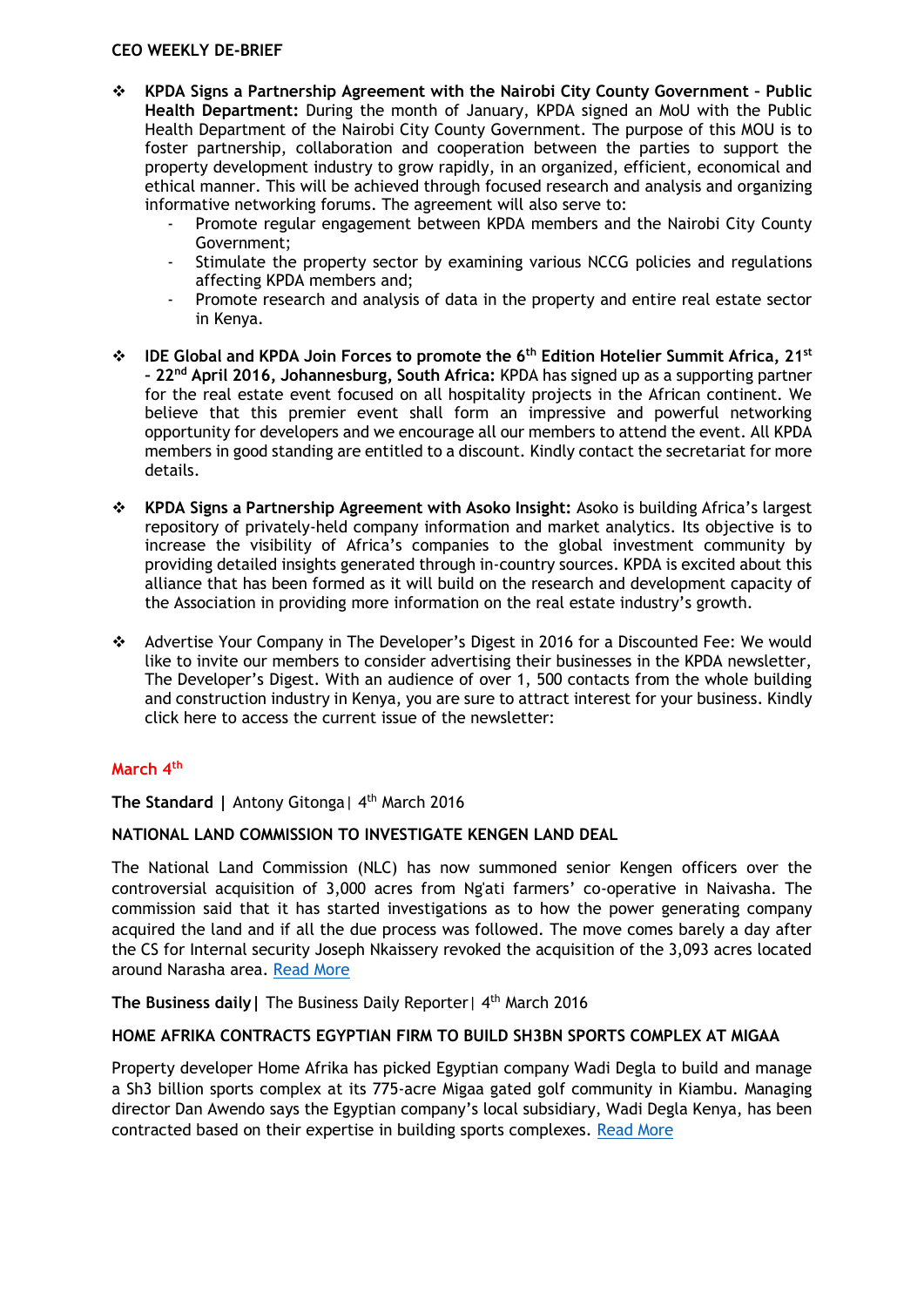## **The Business daily**| Brian Wasuna| 4th March 2016

## **DEL MONTE SCHOOL LAND CASE ESCALATES ROW WITH MUNGA**

Pioneer Girls Thika, a school founded by billionaire businessman Peter Munga, has accused fruit processor Del Monte of curtailing mediation talks over a disputed 75-acre piece of land by filing a suit to lock the education facility out of the property. The school says in court filings that there are ongoing negotiations between his Pioneer Girls Thika school, Del Monte and Goshen Gardens Limited  $-$  which previously occupied the land  $-$  but that the talks may be ruined by the suit filed by the fruit processor in December last year. [Read More](http://www.businessdailyafrica.com/Corporate-News/Del-Monte-school-land-case-escalates-row-with-Munga/-/539550/3100880/-/1492idsz/-/index.html)

## **The Business daily**| Mugambi Mutegi| 4th March 2016

## **CENTUM GETS KENYA DEALERSHIP FOR THE HIGH-END COURVOISIER COGNAC**

Centum has signed a distributorship contract with one of the world's premium alcoholic spirits makers in a deal that will see one of the NSE-listed firm's subsidiaries exclusively market brands like Courvoisier and Jim Beam locally. King Beverage, a subsidiary of the Nairobi Securities Exchange (NSE) traded Centum, will solely distribute the portfolio of Beam Suntory, a \$4 billion (Sh408 billion) spirits maker based in Illinois. [Read More](http://www.businessdailyafrica.com/Corporate-News/Centum-Kenya-dealership-for-Courvoisier-cognac--/-/539550/3100778/-/y51k61z/-/index.html)

# **March 3rd**

# **The Standard |** Mwaghesha Mkala| 3rd March 2016

Machungwani Farm, which the National Land Commission reverted to the county after the end of its 99-year lease in 2004, will be used to settle over 5,000 squatters who claim it is their ancestral land, and have been living on it for decades. "The settlement programme will be open to ensure that genuine squatters benefit from the land," said Governor John Mruttu. Surveyors are currently establishing boundaries, beacons and setting aside utility plots**. [Read More](http://www.standardmedia.co.ke/lifestyle/article/2000193644/taveta-county-to-settle-5-000-squatters-on-criticos-farm)**

**The Standard** | Peter Muiruri | 3rd March 2016

#### **IT'S BETTER TO START EARLY THAN WAIT FOR HOUSE PRICES TO DROP**

Over the years, we have seen a constant deficit figure of 150,000 houses annually against a production of 50,000 units. I tend to dispute the second figure. I think the annual output is much higher than this. If you look around, you will see a lot of new housing projects that are adding more stock to the market. We are working on a new methodology that will give proper statistics that will guide both the government and developers. [Read More](http://www.standardmedia.co.ke/lifestyle/article/2000193658/it-s-better-to-start-early-than-wait-for-house-prices-to-drop)

**The Standard |** Mwaghesha Mkala| 3rd March 2016

#### **LONG LUNCH BREAKS HURTING SERVICES IN LANDS OFFICES**

Kenyans seeking services at Lands offices across the country are still getting frustrated, with the ministry and relevant authorities not making an effort to make matters easier. According to a report released last week by the Land Development and Governance Institute (LDGI) in Nairobi, the ministry has also failed to embrace the changing times by adopting modern technology and administrative procedures to improve service delivery. [Read More](http://www.standardmedia.co.ke/lifestyle/article/2000193653/long-lunch-breaks-hurting-services-in-lands-offices)

#### **The Standard** | Peter Muiruri | 3rd March 2016

#### **FOUR FACTORS TO CONSIDER WHEN DESIGNING A GREEN BUILDING**

Two weeks ago, we looked at the first five points in the UN-Habitat charter for sustainable building design in tropical countries. Today we look at four more guidelines. 1. Window openings: The size of windows should be designed according to prevailing climatic conditions. Preferably, they should also be placed along the North/South facing walls where they will have minimal exposure to direct heat from the sun while at the same time letting in enough light. The window to wall ratio should not be more than 40 per cent. [Read More](http://www.standardmedia.co.ke/lifestyle/article/2000193638/four-factors-to-consider-when-designing-a-green-building)